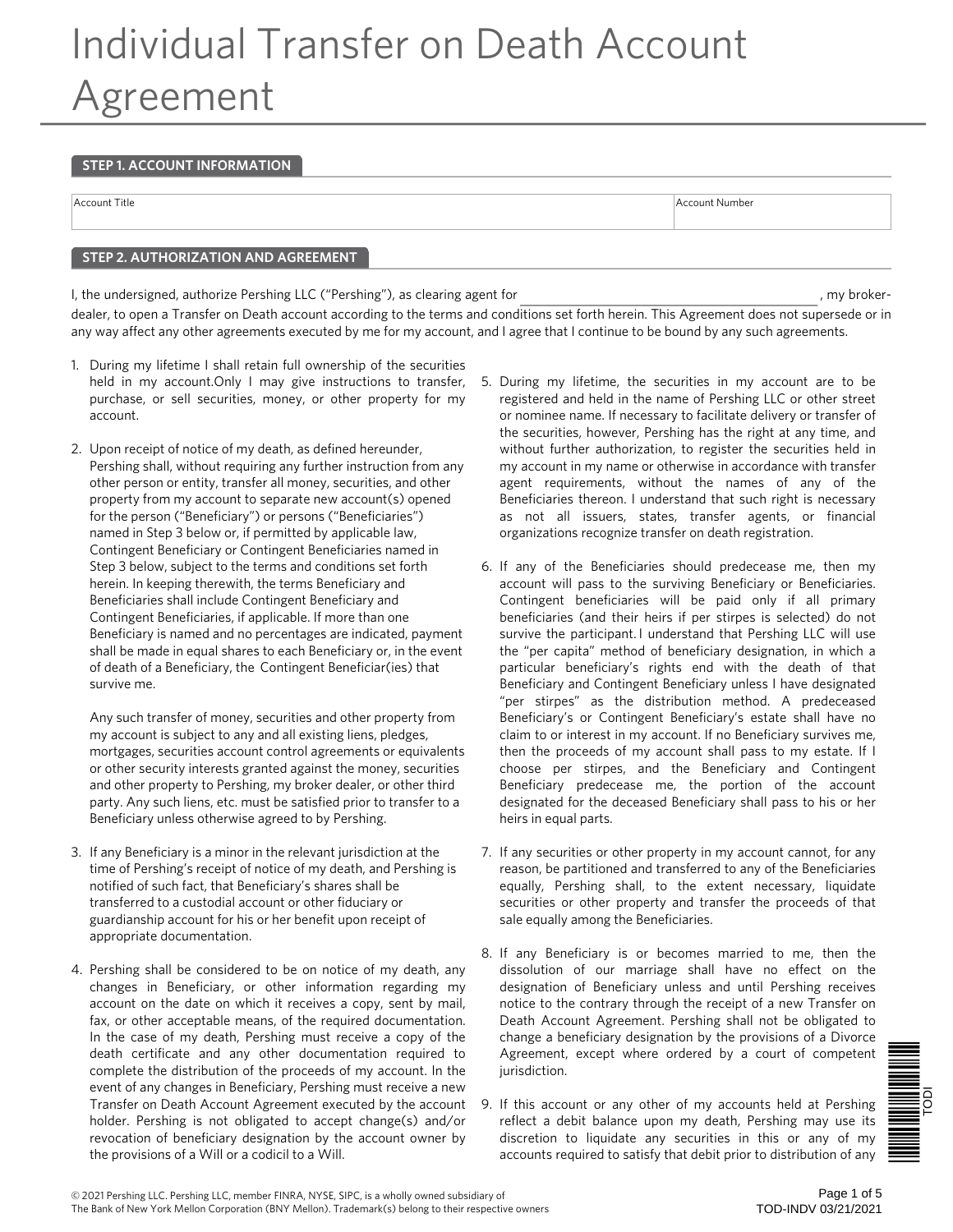money, securities or other property to the Beneficiary or Beneficiaries.

- 10.Prior to any distribution of the money, securities, or other property in my account, Pershing shall have the right to require a Beneficiary, or the legal representative of a Beneficiary, to execute additional documents, including but not limited to, a Margin Agreement or LoanAdvance Lending Agreement.
- 11. In connection with Pershing's acting in compliance with this Agreement or LoanAdvance Lending Agreement, or any document Pershing reasonably believes amends this Agreement, I and my estate agree to indemnify and hold Pershing, its affiliates, directors, officers, agents, and employees, and their heirs, executors, administrators, successors, and assigns, harmless against any loss, claim, suit, damage or expense (including reasonable attorney's fees), including but not limited to:
	- the Beneficiary or Beneficiaries and/or my heirs, successors, spouse(s), and offspring from any actions taken in opening and maintaining my account, registering my securities or other property, or making the distributions upon receipt of notice of my death;
	- any conflicting designation of Beneficiaries or Contingent Beneficiaries made in my Will or codicil of my Will, revocable living trust , or any other document signed by me.
- 12. Pershing has no obligation to: (i) locate Beneficiaries; (ii) question or investigate the circumstances of my death as it is reported to them; (iii) determine the age or any other facts about a Beneficiary as per FINRA Rule(s) 2090, 2011 or any other applicable "Know Your Customer" rule; (iv) appoint a custodian or guardian for any minor Beneficiary; (v) locate or notify any spouse(s), children, or other heirs of mine upon my death; (vi) verify the legality of any distribution under the applicable probate, estate and transfer on death laws of any state where transfer takes place; or (vii) determine which state's law is applicable.
- 13. I understand that if I choose per stirpes I will name a Responsible Individual to give instructions to Pershing regarding the disbursement of the account assets. Pershing shall be entitled to rely on the instructions given by the Responsible Individual. Pershing shall not be liable for any payment made at the direction of this individual. If I do not name a Responsible Individual or the individual I name is unwilling or unable to advise Pershing on questions regarding the per stirpes distribution, then I understand that Pershing will rely on instructions from the executor of my estate regarding any per stirpes designation.
- 14. Because not all states may recognize a Transfer on Death registration, I acknowledge that Pershing is not making any representation as to the validity of this registration as a means of transferring on death in my case. I also acknowledge that I am not relying upon Pershing for any assurance as to the validity of the Transfer on Death registration and that I will consult with my own attorney or advisor with respect to its appropriateness for me. If I live in a state that does not recognize Transfer on Death registration, the assets in the account shall be transferred in accordance with the laws of the State of New Jersey. If I am a non-U.S. individual establishing this account, I acknowledge and agree that neither Pershing nor my broker-dealer is responsible for compliance with the laws of succession or forced heirship, if

any, in my country or domicile and that the assets in this account shall be transferred in accordance with the laws of the State of New Jersey. I acknowledge and understand that this account may be subject to the U.S. Non-Resident Alien Estate tax and agree that neither Pershing nor my broker-dealer is responsible for my compliance with U.S. tax laws.

#### **15**. **ARBITRATION DISCLOSURES**

**THIS AGREEMENT CONTAINS A PREDISPUTE ARBITRATION CLAUSE. BY SIGNING AN ARBITRATION AGREEMENT THE PARTIES AGREE AS FOLLOWS:**

- **ALL PARTIES TO THIS AGREEMENT ARE GIVING UP THE RIGHT TO SUE EACH OTHER IN COURT, INCLUDING THE RIGHT TO A TRIAL BY JURY, EXCEPT AS PROVIDED BY THE RULES OF THE ARBITRATION FORUM IN WHICH A CLAIM IS FILED.**
- **• ARBITRATION AWARDS ARE GENERALLY FINAL AND BINDING; A PARTY'S ABILITY TO HAVE A COURT REVERSE OR MODIFY AN ARBITRATION AWARD IS VERY LIMITED.**
- **• THE ABILITY OF THE PARTIES TO OBTAIN DOCUMENTS, WITNESS STATEMENTS, AND OTHER DISCOVERY IS GENERALLY MORE LIMITED IN ARBITRATION THAN IN COURT PROCEEDINGS.**
- **• THE ARBITRATORS DO NOT HAVE TO EXPLAIN THE REASON(S) FOR THEIR AWARD, UNLESS, IN AN ELIGIBLE CASE, A JOINT REQUEST FOR AN EXPLAINED DECISION HAS BEEN SUBMITTED BY ALL PARTIES TO THE PANEL AT LEAST 20 DAYS PRIOR TO THE FIRST SCHEDULED HEARING DATE.**
- **• THE PANEL OF ARBITRATORS WILL TYPICALLY INCLUDE A MINORITY OF ARBITRATORS WHO WERE OR ARE AFFILIATED WITH THE SECURITIES INDUSTRY.**
- **• THE RULES OF SOME ARBITRATION FORUMS MAY IMPOSE TIME LIMITS FOR BRINGING A CLAIM IN ARBITRATION. IN SOME CASES, A CLAIM THAT IS INELIGIBLE FOR ARBITRATION MAY BE BROUGHT IN COURT.**
- **• THE RULES OF THE ARBITRATION FORUM IN WHICH THE CLAIM IS FILED, AND ANY AMENDMENTS THERETO, SHALL BE INCORPORATED INTO THIS AGREEMENT.**

#### 16. ARBITRATION AGREEMENT

**ANY CONTROVERSY BETWEEN ME AND MY BROKER DEALER OR PERSHING SHALL BE SUBMITTED TO ARBITRATION BEFORE THE FINANCIAL INDUSTRY REGULATORY AUTHORITY.**

**NO PERSON SHALL BRING A PUTATIVE OR CERTIFIED CLASS ACTION TO ARBITRATION, NOR SEEK TO ENFORCE ANY PREDISPUTE ARBITRATION AGREEMENT AGAINST ANY PERSON WHO HAS INITIATED IN COURT A PUTATIVE CLASS ACTION; OR WHO IS A MEMBER OF A PUTATIVE CLASS WHO HAS NOT OPTED OUT OF THE CLASS WITH RESPECT TO ANY CLAIMS ENCOMPASSED BY THE PUTATIVE CLASS ACTION UNTIL; (I) THE CLASS CERTIFICATION IS DENIED; (II) THE CLASS IS DECERTIFIED; OR (III) THE CUSTOMER IS EXCLUDED FROM THE CLASS BY THE COURT. SUCH FORBEARANCE TO ENFORCE AN AGREEMENT TO ARBITRATE SHALL NOT CONSTITUTE A**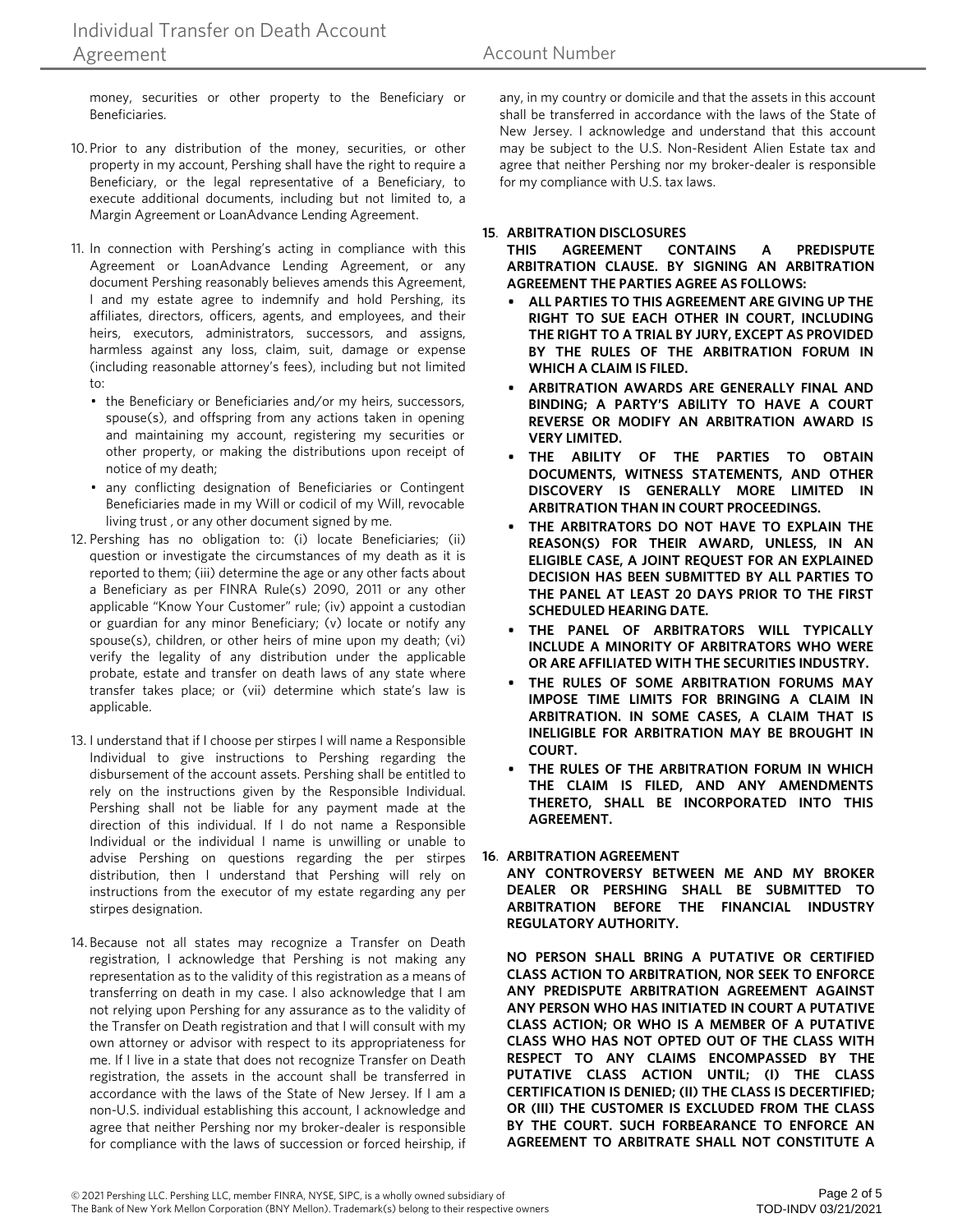**STEP 3. BENEFICIARIES**

#### **WAIVER OF ANY RIGHTS UNDER THIS AGREEMENT EXCEPT TO THE EXTENT STATED HEREIN. THE LAWS OF**

#### **THE STATE OF NEW YORK GOVERN.**

| <b>Primary Beneficiary 1 Name</b> |                                          |                                |                                  |
|-----------------------------------|------------------------------------------|--------------------------------|----------------------------------|
|                                   |                                          |                                |                                  |
| Percentage                        | Gender (if applicable)<br>.<br>IF<br>M   | Date of Birth or Date of Trust | Social Security or Tax ID Number |
| Relationship                      |                                          |                                | Per Stirpes                      |
| Address                           |                                          |                                | Telephone                        |
| Primary Beneficiary 2 Name        |                                          |                                |                                  |
|                                   |                                          |                                |                                  |
| Percentage                        | Gender (if applicable)<br>F<br>${\sf M}$ | Date of Birth or Date of Trust | Social Security or Tax ID Number |
| Relationship                      |                                          |                                | Per Stirpes                      |
| Address                           |                                          |                                | Telephone                        |
|                                   |                                          |                                |                                  |
| <b>Primary Beneficiary 3 Name</b> |                                          |                                |                                  |
| Percentage                        | Gender (if applicable)<br>F<br>M         | Date of Birth or Date of Trust | Social Security or Tax ID Number |
| Relationship                      |                                          |                                | Per Stirpes                      |
| Address                           |                                          |                                | Telephone                        |
|                                   |                                          |                                |                                  |
| Primary Beneficiary 4 Name        |                                          |                                |                                  |
| Percentage                        | Gender (if applicable)<br>F<br>M         | Date of Birth or Date of Trust | Social Security or Tax ID Number |
| Relationship                      |                                          |                                | Per Stirpes                      |
| Address                           |                                          |                                | Telephone                        |

#### **Contingent Beneficiaries**

The total allocation of all contingent beneficiaries must equal 100%. Contingent beneficiaries will be paid only if all primary beneficiaries (and their heirs if per stirpes is selected) do not survive the participant.

| <b>Contingent Beneficiary 1 Name</b> |                             |                                |                                  |
|--------------------------------------|-----------------------------|--------------------------------|----------------------------------|
| Percentage                           | Gender (if applicable)<br>M | Date of Birth or Date of Trust | Social Security or Tax ID Number |
| Relationship                         |                             |                                | Per Stirpes                      |
| Address                              |                             |                                | Telephone                        |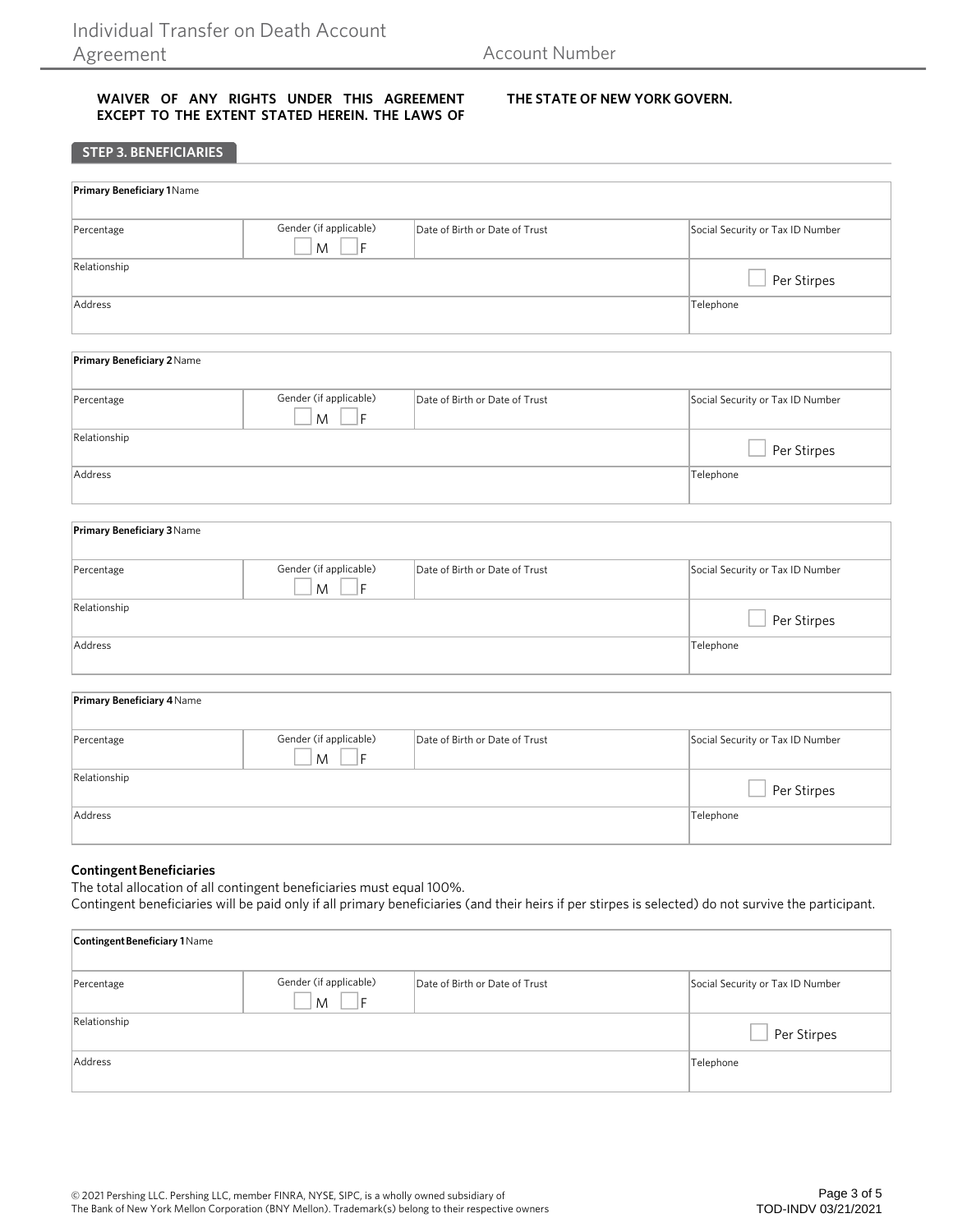## Individual Transfer on Death Account Agreement **Account Number** Account Number

| <b>Contingent Beneficiary 2 Name</b> |                                     |                                |                                  |
|--------------------------------------|-------------------------------------|--------------------------------|----------------------------------|
| Percentage                           | Gender (if applicable)<br>1F<br>M   | Date of Birth or Date of Trust | Social Security or Tax ID Number |
| Relationship                         |                                     |                                | Per Stirpes                      |
| Address                              | Telephone                           |                                |                                  |
| Contingent Beneficiary 3 Name        |                                     |                                |                                  |
| Percentage                           | Gender (if applicable)<br>- IF<br>M | Date of Birth or Date of Trust | Social Security or Tax ID Number |
| Relationship                         |                                     |                                | Per Stirpes                      |

| Address |  | $-1$<br>Telephone |
|---------|--|-------------------|
|---------|--|-------------------|

| <b>Contingent Beneficiary 4 Name</b> |                                  |                                |                                  |
|--------------------------------------|----------------------------------|--------------------------------|----------------------------------|
| Percentage                           | Gender (if applicable)<br>M<br>F | Date of Birth or Date of Trust | Social Security or Tax ID Number |
| Relationship                         |                                  |                                | Per Stirpes                      |
| Address                              |                                  |                                | Telephone                        |

#### **STEP 4. RESPONSIBLE INDIVIDUAL**

If your beneficiary designation is per stirpes, you understand that if your beneficiary(ies) dies before you, the beneficiary's share of the account will pass to his or her respective heirs. In the field below, please provide the name of the individual responsible for advising Pershing LLC on any questions relating to per stirpes.

You understand that the per stirpes instructions given to Pershing LLC by the responsible individual named above shall be binding on all beneficiaries of this account and of your estate and may be relied on by Pershing LLC. Pershing LLC shall not be liable for any payment made at the direction of this individual. If you do not name a responsible individual or the individual you named is unwilling or unable to advise Pershing on questions regarding per stirpes, then you understand that Pershing will rely on instructions from the executor of your estate regarding any per stirpes designation.

#### **STEP 5. SPOUSAL CONSENT**

 Are you married, residing in a community property or marital property state, including: AK, AZ, CA, ID, LA, NV, NM, TX, WA, WI, and you have designated someone other than your spouse as your sole Beneficiary in Step 3 above?

|  |  | $\Box$ Yes $\Box$ No If you have checked "Yes", your spouse must sign this form. If you have checked "NO", please skip to Step 6.  |  |  |  |
|--|--|------------------------------------------------------------------------------------------------------------------------------------|--|--|--|
|  |  | By signing below, I (spouse of the Account Owner) hereby consent to any designation of Beneficiary(ies) made above and I waive any |  |  |  |
|  |  | community and marital property rights to the assets in this account after the death of the Account Owner.                          |  |  |  |

| Spouse Printed Name | Date |
|---------------------|------|
| Signature           |      |
| IY<br>s ser         |      |